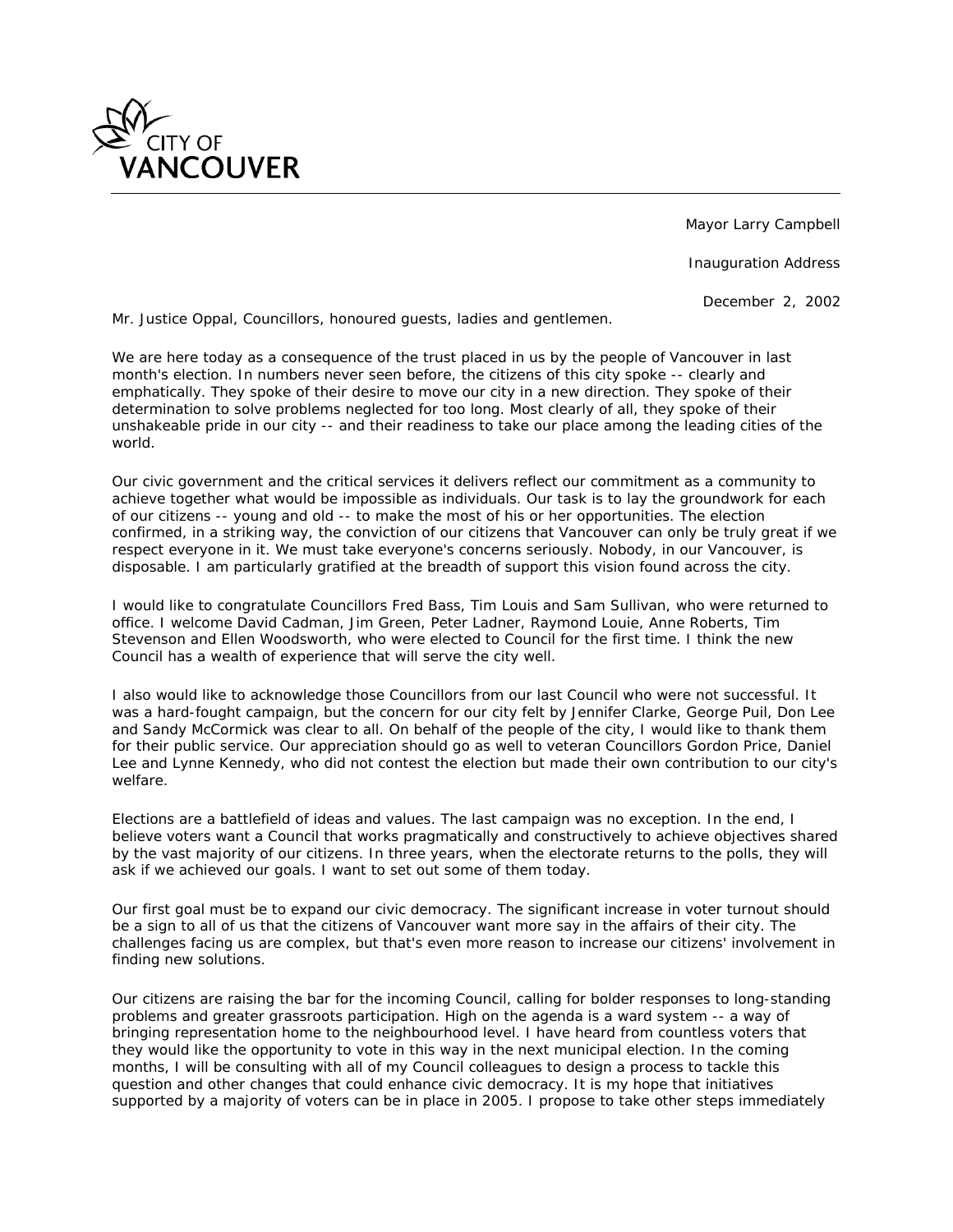*to improve citizen access to Council, including expanded opportunities to make public submissions, more evening meetings and more meetings in the community.*

*We will deliver on our commitment to wider citizen involvement with a plebiscite on the Vancouver 2010 Olympic Bid early in the New Year. I want to restate my personal belief that Vancouver should be the successful bidder for the 2010 Olympics. Nonetheless, I recognize that many people have legitimate questions about the financial, economic, social and environmental costs -- and benefits -- of the Games. I believe those concerns can be resolved and that doing so will strengthen our bid. And how can we quantify the honour of hosting the world's most important sporting event? Surely, at a time when so many regions of the world are suffering the consequences of war, recession or environmental degradation, we should welcome the opportunity to make our city a symbol of what our planet can become if we replace conflict with peaceful competition and co-operation.*

*I believe there is substantial support for the bid among our citizens. That support can be consolidated and demonstrated by a plebiscite held early in the New Year.*

*To that end, I will be sitting down next week with Councillors Green and Roberts, as well as city staff, to develop a process to give voters a say on the bid as soon as it has been submitted. We will also be considering a series of measures we can take on our own to alleviate concern about the impact of the Games on the city.*

*Important as the Olympic Bid is, it pales beside the major issue debated in the election: the crisis of addiction and poverty on the Downtown Eastside. During the campaign, we asked how our city could*  be great as long as we tolerated the moral, social and economic blight of the Downtown Eastside, *which has seen more than 1,000 die from addiction alone.*

*This debate unfolded against the backdrop of the Missing Women tragedy. These dreadful events challenge us to confront the causes and consequences of the sex trade, which affects hundreds of women and youth in this city. I stand by my commitment to ensure there is a public inquiry, when the time is appropriate, into this entire affair. It is the essential first step in the assessment our city must make of a profound evil in our midst. The goal is to establish facts, not fault; to identify solutions, not scapegoats.*

In the case of the drug crisis, we are able to move, as some of my neighbours have put it, from grief *to action.*

*The fact that all the major contenders for office during the election supported the Four Pillars Strategy is an overpowering mandate from the people to implement the strategy immediately. To this end, I have asked outgoing Mayor Philip Owen to serve with me as co-chair of a special task force to implement the Four Pillars approach. The task force will include experts in each critical area - prevention, enforcement, treatment and harm reduction. I am asking Jamie Graham, Chief Constable of the Vancouver Police Department, to participate personally. We will be announcing participants from other sectors in the coming weeks. It is my hope to move forward with the opening of a safe consumption site early in the New Year.*

*The plight of the homeless in the Downtown Eastside was another important feature of the election campaign. I hope adequate shelter can be offered to those remaining outside the Woodward's Building within days.*

*This can only be the beginning, however, of our efforts. Despite the city's solid record of investment in low-cost and social housing, national and provincial programs have been eliminated. It is not fair to expect local taxpayers to make up the social deficits caused by downloading of programs and responsibilities from senior levels of government. Revitalization of the Woodward's Building is essential if we wish to spark new economic activity along Hastings St. in the Downtown Eastside. While the*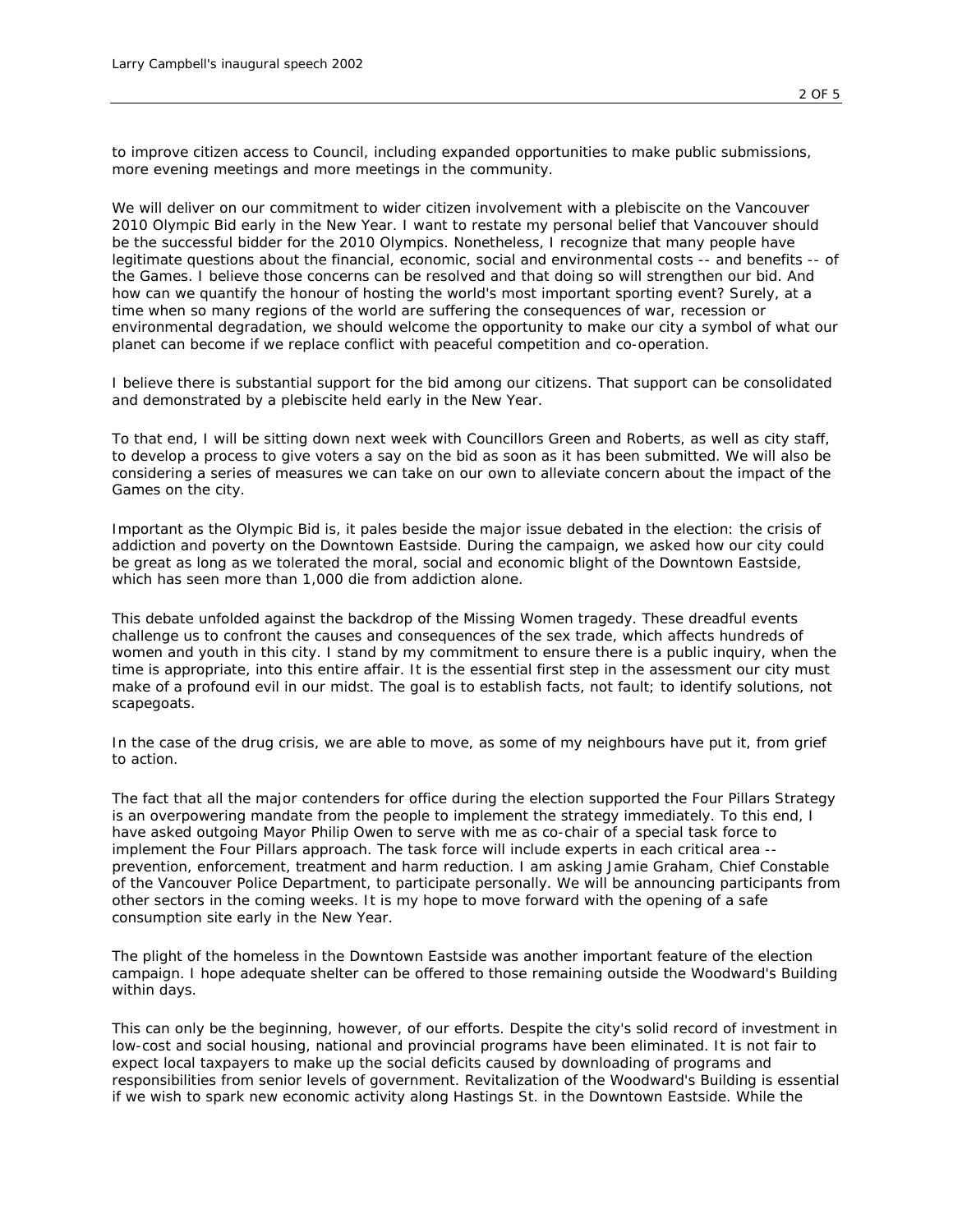*costs of the project are daunting, the benefits are enormous. Apart from the economic and social advantages of new retail opportunities, market housing and social housing in the Woodward's Building itself, the city would realize additional gains by linking Chinatown with Gastown and the cruise ship terminal at Canada Place. Here, as in many other cases, we need commitment and financial support from Victoria and Ottawa. The ramifications go well beyond our city's borders, and so, too, does the responsibility to cooperate to find solutions.*

*The Four Pillar Strategy and revitalization of the Woodward's Building are two keys to confronting the crisis on the Downtown Eastside. If we do our work well, we should be able to eliminate the open drug market on the Downtown Eastside by the next election. We should see more people in treatment and*  detox. A comprehensive education and prevention program should be in place to reduce the toll of *drug addiction. New housing and business investment should be generating new activity in the community.*

*Equally importantly, we should see a reduction in drug-related property crime and an increase in neighbourhood security across the city. I have already met with Chief Constable Graham and I share his confidence that the men and women of our Police Department will respond to this challenge with their characteristic professionalism.*

*Despite the progress the police have already made in reducing violent crime, Vancouverites are rightly demanding intensified efforts to make our streets and neighbourhoods safe. We will be acting, in cooperation with the Vancouver Police Department, to improve public confidence in policing, particularly among women, youth and in the gay, lesbian, bisexual and transgendered communities.*

*A safer, more inclusive city is part of our vision for the next three years. We also want a cooler city. Other levels of government can take action to protect wilderness and set aside protected areas. Our mandate is to protect the environment where people live. To that end, our Council will debate a resolution endorsing the Kyoto Accord in the coming weeks. Some have asked why this issue is not also put to a plebiscite. My answer is this: there is no debate about the need for action on global warming. The only debate is over what kind of action we should take and how fast.*

*In the coming year we will develop and put forward for consideration a Cool Vancouver strategy. Modelled on the successful Toronto Atmospheric Fund, the Cool Vancouver initiative will mobilize a part of our Property Endowment Fund to meet and surpass Kyoto targets within the city. By investing in energy conservation and other initiatives, we should be able to reduce greenhouse gases, generate jobs, save tax dollars and improve public health.*

*This initiative will be linked to efforts within the Greater Vancouver Regional District and at Translink to break the traffic gridlock that is choking the city. I have asked Dr. Fred Bass to chair the Transportation and Traffic Committee. Councillor Peter Ladner will serve as deputy chair. Our Council's objective will be to increase bus service in the city through the addition of more rapid buses, more late night service and better service on the Broadway corridor. We will fight fare increases and work for fare reductions. At the same time, we will seek new initiatives to improve traffic flow and facilitate the flow of goods and services, particularly to and from the Port.*

*By 2005 we need to achieve measurable progress in reducing gridlock and improving air quality in our city. We should seek to establish Vancouver as a world leader in environmental stewardship.*

*To achieve progress on transportation and gridlock, we need to link regional solutions to local, neighbourhood problems. Effective planning requires more public involvement at the community level. Local zoning issues, neighbourhood planning, housing initiatives and social policy have a direct impact on our daily lives. Vancouverites want a say in the decisions that affect their neighbourhoods' future. I have asked Councillor Anne Roberts to chair the Planning and Environment Committee, supported by Councillor Jim Green as deputy chair. Their mandate is to maximize community consultation and*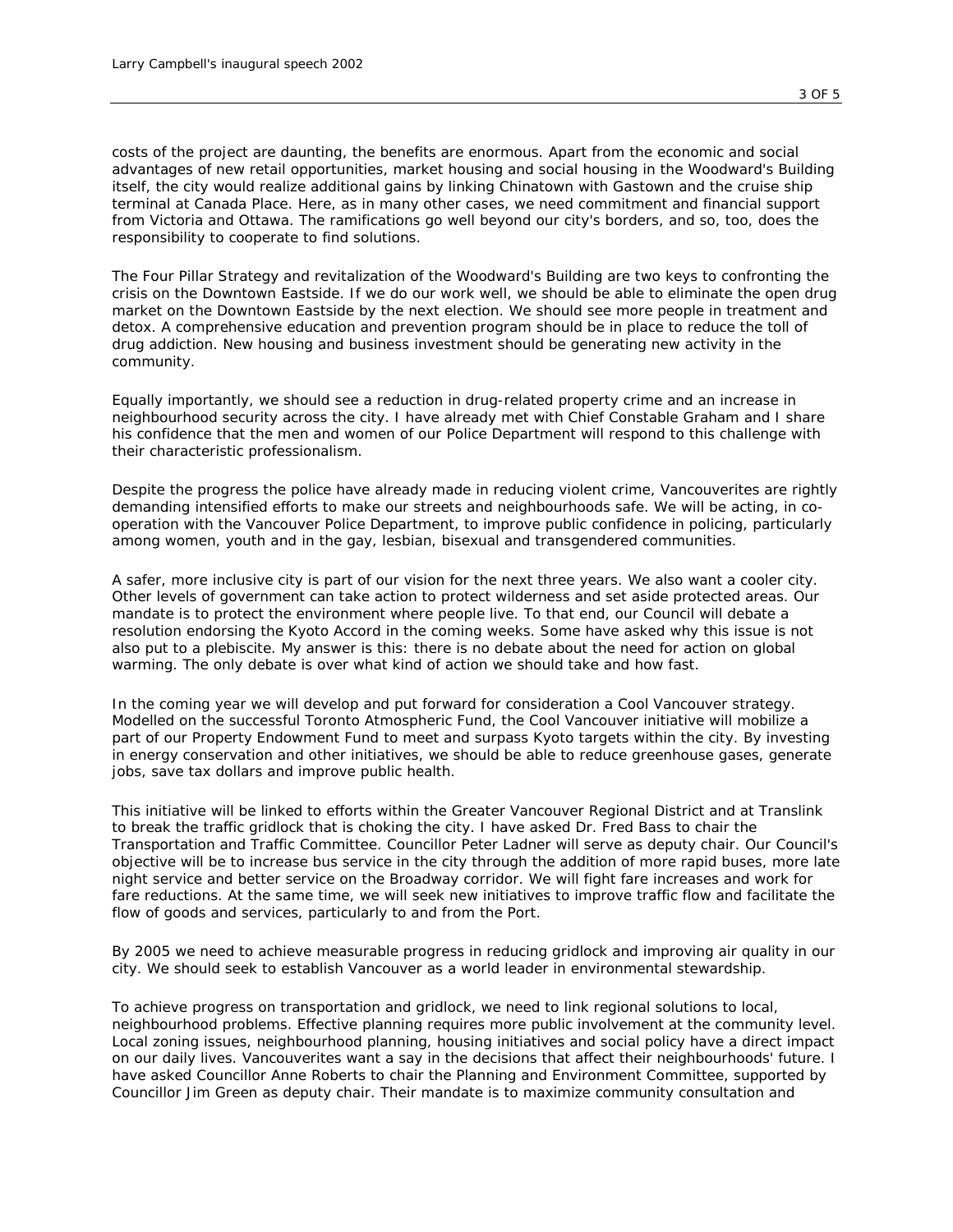*involvement in the planning process, while minimizing unnecessary delay for homeowners, developers and business.*

*These changes to improve our quality of life cannot be separated from necessary measures to strengthen our city's economy. A recent KPMG study confirmed that Vancouver remains one of the world's best places to invest. Why? Because we are cost-competitive, clean, stable and home to a highly-educated, skilled and motivated workforce. We draw strength from our diverse multicultural community, which brings us entrepreneurial talent and links to developing markets. But we can't rest on our laurels.*

*Where we can eliminate barriers to investment and job creation, we must. I will personally be seeking advice and input from the Vancouver Economic Development Commission and other business leaders on what measures we can take to improve the City's economy. Streamlining the approval processes is a priority. We know that the development approval process in our city is longer than most other Lower Mainland municipalities. We need firm targets to reduce that time as part of a system-wide commitment to improve the quality and efficiency of services to voters. We can't succeed without the support of our civic employees. Creating a new partnership with our civic workers to achieve improvements in service and quality, while respecting their skills, commitment and experience, will be vital.*

We will need renewed partnerships with the provincial and federal governments, as well. Investment *in critical infrastructure is needed to support economic activity. Both senior levels of government must work with us to ensure our Port remains competitive. Our Council will do its share. We also look to Ottawa and Victoria to work with us to build a new Vancouver Trade and Convention Centre, a key part of our strategy to sustain our tourism industry. Construction of the Centre is long overdue. My goal is to see the project substantially under way by 2005.*

*Our economic strategy will be based on "racing to the top," using our quality of life, skilled workforce*  and competitive costs to lever jobs and investment. I will be seeking, in the New Year, the advice of *business leaders, academics, and the investment community on elements of an Entrepreneurial Action Plan to encourage new investment in small business. Other cities in the Pacific Northwest, especially Portland, have lessons to teach us on encouraging business investment in depressed areas of the city. We need to learn those lessons and adapt them to our realities.*

*On all these questions, I will be looking to my predecessors for advice and guidance. I look forward particularly, to seeing Mike Harcourt down at City Hall. I know our thoughts and prayers are with him and his family today as he recovers from a serious accident. As mayor, he demonstrated that it is possible to balance the social and economic needs of the city in ways that made us stronger on both counts. My objective is to support the development of an economy based on investment in excellence, where knowledge, quality and innovation are the path to profit, not low wages or poor standards.*

*Our economic policy needs to be supported by responsible administration of the City's finances. I have committed to hold taxes to the rate of inflation. This is an aggressive target that will require careful management. I have asked Councillor Tim Louis to lead the City Services and Budgets committee with Councillor Ellen Woodsworth as deputy chair. Their mandate is to deliver on our commitments to safeguard the property endowment fund and to improve public participation in the budget process. At the same time, they must seek ways to re-allocate resources and staff, where possible, to support new initiatives.*

*We must be able to tell voters in 2005 that City finances are in order. More importantly, voters must have real opportunities to participate in the budget process. Only then can they have the confidence they deserve that Council's decisions reflect their priorities.*

*In my view, we need to take special measures during the next three years to ensure three key groups see their needs more clearly reflected in Council's work.*